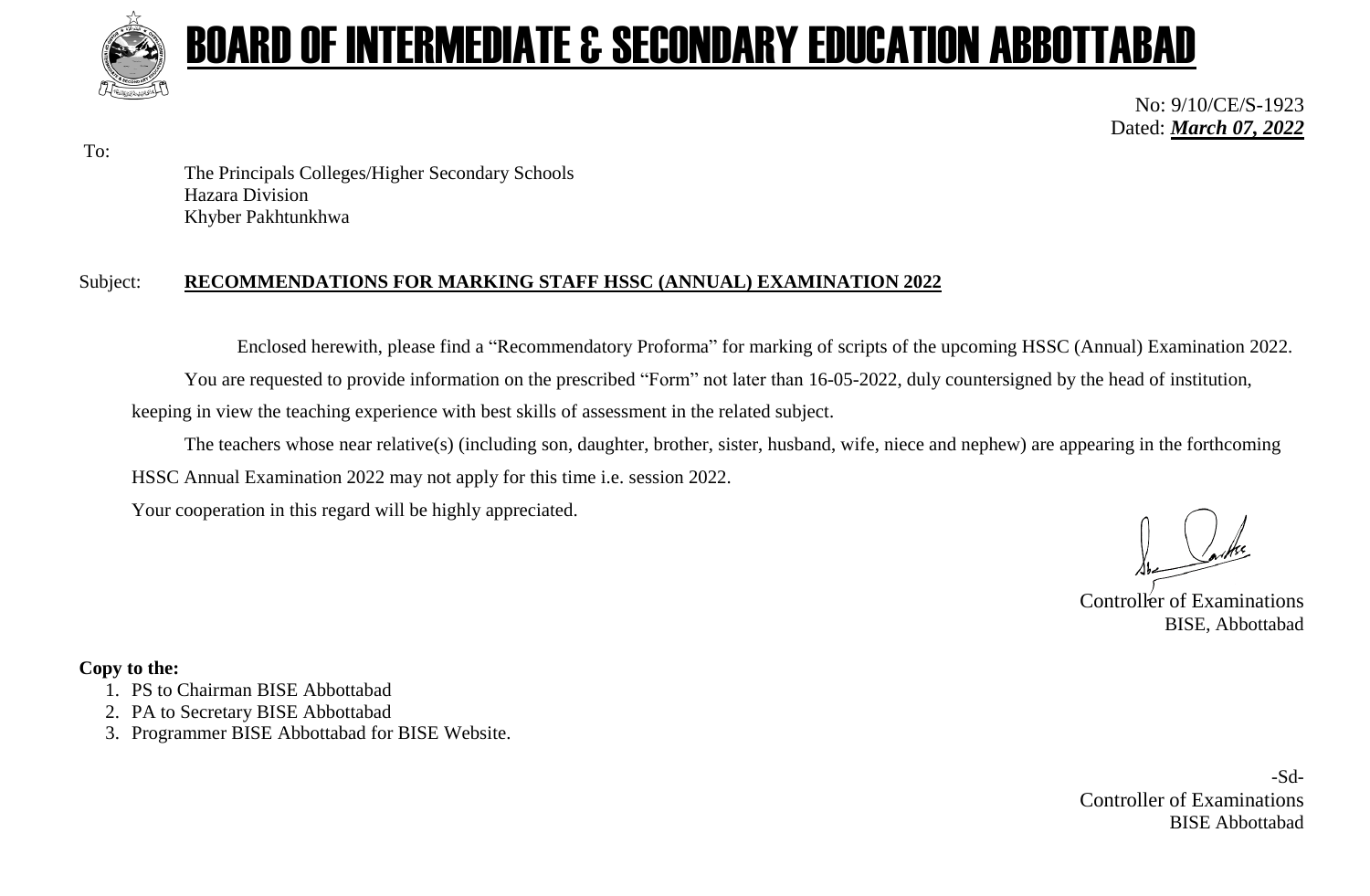

# BOARD OF INTERMEDIATE & SECONDARY EDUCATION ABBOTTABAD

**HEAD EXAMINER**

# **RECOMMENDATIONS FOR MARKING HSSC ANNUAL EXAMINATION 2022**

| <b>Name of Head Examiners</b><br><b>BPS-18 &amp; above</b> | <b>Designation</b> | <b>Qualification</b> | <b>BPS</b> | Subject<br>in<br><b>MA/MSc</b> | <b>Total</b><br>Service/<br><b>Experience</b> | Subject<br>(for<br>marking) | Mobile No. | <b>Home Address</b> | <b>Option</b><br>Marking<br><b>Centre</b><br>$(ATD-HR-MA)$ | <b>Signatures</b> |
|------------------------------------------------------------|--------------------|----------------------|------------|--------------------------------|-----------------------------------------------|-----------------------------|------------|---------------------|------------------------------------------------------------|-------------------|
|                                                            |                    |                      |            |                                |                                               |                             |            |                     |                                                            |                   |
|                                                            |                    |                      |            |                                |                                               |                             |            |                     |                                                            |                   |
|                                                            |                    |                      |            |                                |                                               |                             |            |                     |                                                            |                   |
|                                                            |                    |                      |            |                                |                                               |                             |            |                     |                                                            |                   |
|                                                            |                    |                      |            |                                |                                               |                             |            |                     |                                                            |                   |
|                                                            |                    |                      |            |                                |                                               |                             |            |                     |                                                            |                   |
|                                                            |                    |                      |            |                                |                                               |                             |            |                     |                                                            |                   |
|                                                            |                    |                      |            |                                |                                               |                             |            |                     |                                                            |                   |
|                                                            |                    |                      |            |                                |                                               |                             |            |                     |                                                            |                   |
|                                                            |                    |                      |            |                                |                                               |                             |            |                     |                                                            |                   |

# **INSTRUCTIONS:-**

1. All columns must be filled in without any cutting. The example of the principal Signature and Principal Signature  $\Gamma$ 

| rincipal Signature |  |
|--------------------|--|
|                    |  |

- 2. Please enlist only competent staff who can pay entire attention and time to marking.
- 3. Please do not recommend those teachers whose children have appeared in the relevant examinations Office Stamp \_\_\_\_\_\_\_\_\_\_\_\_\_\_\_\_\_\_\_\_\_\_\_\_\_\_\_\_\_\_
- 4. This form must be sent through registered post only, on or before 15.05.2022, to Controller of Examinations

Office Phone No. \_\_\_\_\_\_\_\_\_\_\_\_\_\_\_\_\_\_\_\_\_\_\_\_\_\_\_\_\_\_\_\_\_\_\_\_\_\_ Mobile No. \_\_\_\_\_\_\_\_\_\_\_\_\_\_\_\_\_\_\_\_\_\_\_\_\_\_\_CNIC No \_\_\_\_\_\_\_\_\_\_\_\_\_\_\_\_\_\_\_\_\_\_\_\_\_\_\_\_\_\_\_\_